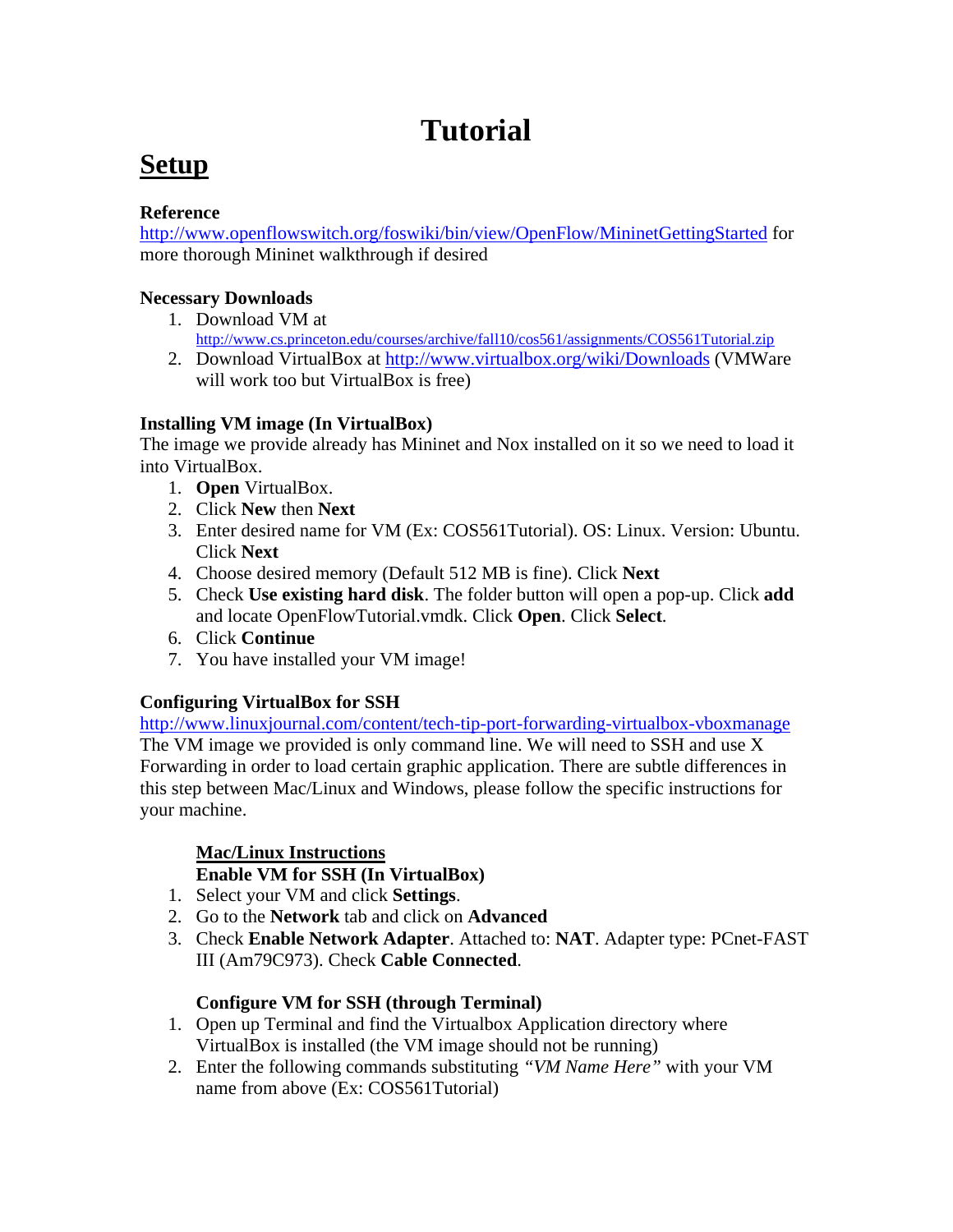```
$ VBoxManage setextradata "VM Name Here" \
       "VBoxInternal/Devices/pcnet/0/LUN#0/Config/guestssh/Protocol" TCP
```

```
$ VBoxManage setextradata "VM Name Here" \
       "VBoxInternal/Devices/pcnet/0/LUN#0/Config/guestssh/GuestPort" 22
```

```
$ VBoxManage setextradata "VM Name Here" \
      "VBoxInternal/Devices/pcnet/0/LUN#0/Config/guestssh/HostPort" 2222
```
### **Starting SSH Session**

- 1. Open VirtualBox
- 2. **Start** the VM that we created (Ex: COS561Tutorial) and let it proceed until it asks for username. We will be using SSH to login to the VM. Login with usersname/pw: mininet/mininet
- *3.* In VM image, *sudo dhclient eth1* (This is to "seed" the ip address. It's a strange issue that we found with Macs)
- 4. Open Terminal and SSH to VM image *ssh -Y -l mininet -p 2222 localhost*

If everything has proceeded correctly, you should see a couple folders (Ex: mininet, openflow, noxcore etc.) indicating that you have logged into the VM session. We can now proceed with developing inside the VM.

### **Windows Instructions**

- 1. Select your VM and click **Settings**.
- 2. Go to the **Network** tab and click on **Advanced**
- 3. Check **Enable Network Adapter**. Attached to: **NAT**. Adapter type: PCnet-FAST III (Am79C973). Check **Cable Connected**.

### **Configuring VM for SSH (through CMD)**

Open up command prompt and find your Virtualbox application directory where it VirtualBox is installed. (Be sure that the VM image is not running)

3. Enter the following commands substituting *"VM Name Here"* with your VM name from above (Ex: COS561Tutorial)

```
$ VBoxManage setextradata "VM Name Here" \
       "VBoxInternal/Devices/pcnet/0/LUN#0/Config/guestssh/Protocol" TCP
```

```
$ VBoxManage setextradata "VM Name Here" \
       "VBoxInternal/Devices/pcnet/0/LUN#0/Config/guestssh/GuestPort" 22
```
\$ VBoxManage setextradata *"VM Name Here"* \ "VBoxInternal/Devices/pcnet/0/LUN#0/Config/guestssh/HostPort" 2222

### **Enable X-Forwarding (In SSH application)**

We will be using SSH to connect to the VM image when it is running

1. Choose your favorite SSH client and make sure that X Forwarding is **enabled**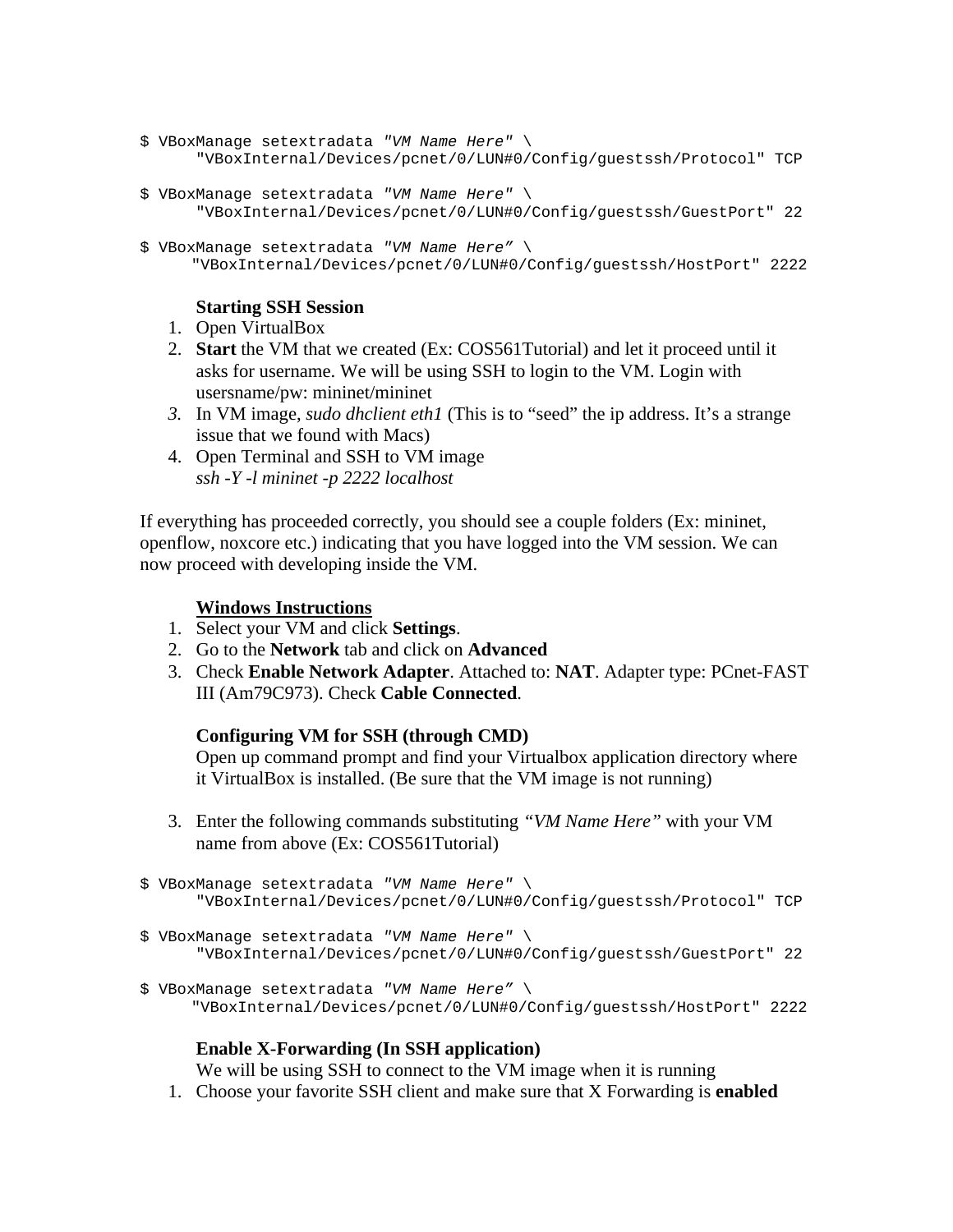2. We also need an application for X Forwarding so **download** an X Forwarding client (Ex: XMing, X-Win11, etc)

### **Starting Session**

- 1. **Open** VirtualBox
- 2. **Start** the VM that we created (Ex: COS561Tutorial) and let it proceed until it asks for username. We will be using SSH to login to the VM. Login with usersname/pw: mininet/mininet
- **3. IMPORTANT:** Once logged in, create a dummy file. Take a snapshot of the image (Machine  $\rightarrow$  Take Snapshot). Shut down the VM image and then start it up again. **Check** that the dummy file still exists. This will ensure that your modifications are remembered.
- 4. SSH to VM Image. **Open** some SSH client (Putty, Secure Shell etc.) Login with *hostname: localhost, username: mininet, password: mininet, port: 2222*

If everything has proceeded correctly, you should see a couple folders (Ex: mininet, openflow, noxcore etc.) indicating that you have logged into the VM session. We can now proceed with developing inside the VM.

# **Developing a Network Topology**

All development takes places through a **SSH session** to the VM. Thus, you will need your X Forwarding Client running in order to have any graphical interaction through this session. (For Windows, check that your X Forwarding application is running. For  $OS/L$ inux ensure that you have the  $-Y$  option when you ssh to the VM image)

# **Reference**

http://yuba.stanford.edu/cs244wiki/index.php/Overview

# **Wireshark Analyzer**

Wireshark is a great tool to help you analyze traffic flowing through nodes in the network

1. We will use wireshark to analyze network behavior with the command: *sudo wireshark &*

This should open a graphical pop-up window (If there is an error saying a window cannot be created, your X Forwarding client may not be running)

- 2. In the wireshark filter box, enter *of* and then click **Apply**
- 3. Click **Capture**, then **Interfaces**, then **Start** on the loopback interface (lo). All packets flowing through the controller will show up here including Flow Modifications. If you wish to capture specific interfaces such as specifics hosts, simply click **Capture** and then **Interfaces** and then select the desired host.
- 4. We will now return to the SSH session looking at this wireshark application to view traffic

# **Exploring the Default Topology** (2 hosts, 1 switch, 1 controller)

1. We will first start mininet; which, when no specific topology is given, will create the default topology of 2 hosts, 1 switch, and 1 controller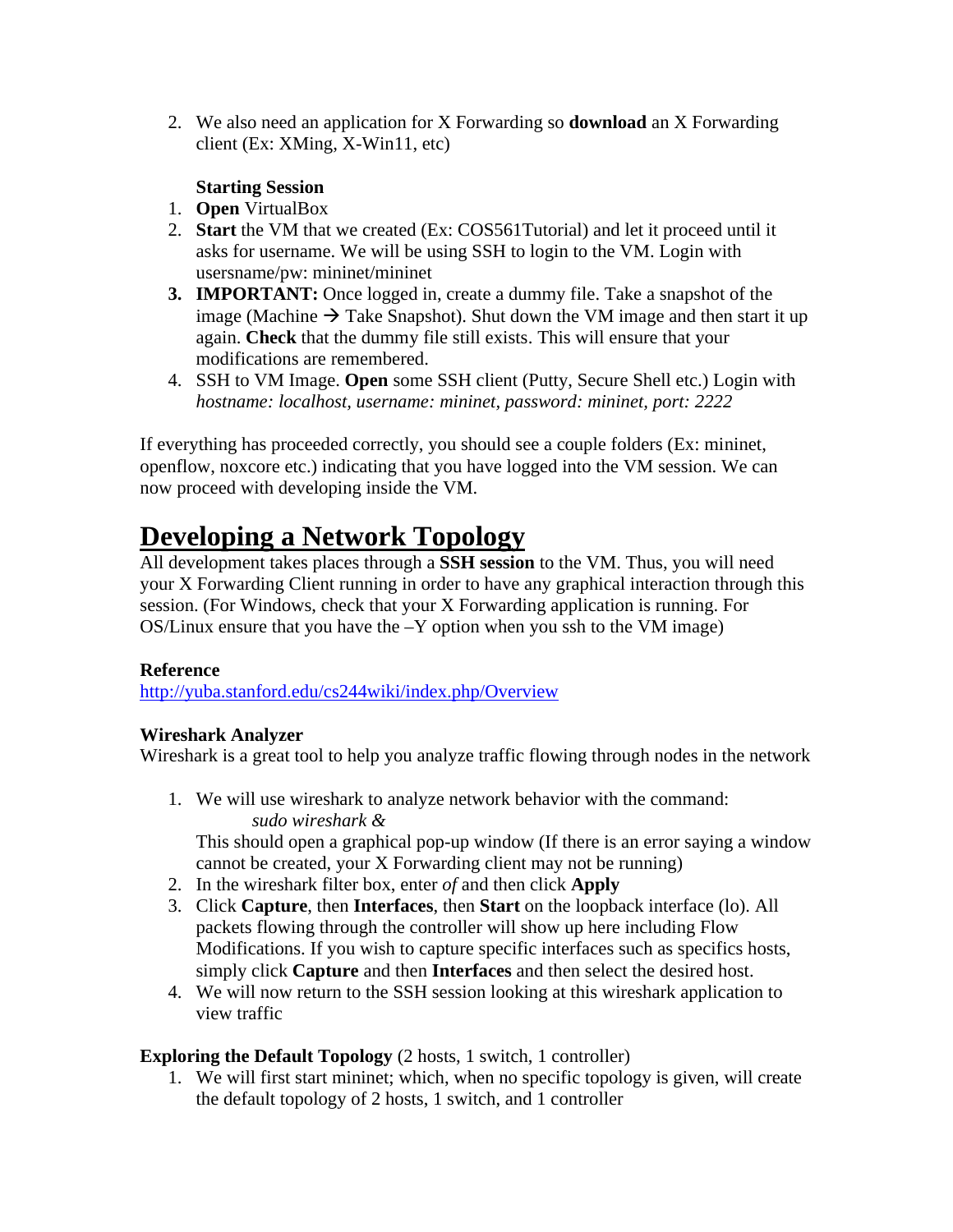*sudo mn*

- 2. We can check and verify that the topology is correct by trying out the commands: *help, nodes, net, dump*
- 3. If we want to issue a specific command for a host, switch, or controller, we simply place the node's name in front of the command. (Ex:  $h2$  ifconfig –a) *ifconfig, ps, etc.*
- 4. Pinging combined with wireshark is very useful in diagnosing controller behavior. *h2 ping –c 1 h3* Mininet will replace h3 with its IP address. If you view the wireshark output, you should be able to view the traffic in the network as a result of this ping. A convenient built-in command is *pingall*
- 5. *exit* will end the mininet session

# **Custom Topologies**

There are many custom examples that can be found in  $\sim$ /mininet/examples/ They use a lot of functions that can be found in  $\sim$ /mininet/mininet/net.py Specifically, the most relevant for this assignment will be emptynet.py and scratchnet.py. Note: Many of the custom topologies use the default NOX controller. If we want to run our custom NOX controller, then we need to change one line:

### **net = Mininet( controller=Controller )**

TO

# **net = Mininet( controller=lambda name: NOX( name, 'COS561Test') )**

Once this is done, one can run the topology *sudo python [xyz].py* in mininet and then we can interact with it just like we did with the default topology above.

# **Developing a Custom Controller**

# **Running NOX Controller**

We have set up a NOX Controller for you to build. Many of the **sample controller code** can be found in  $\sim$ /noxcore/src/nox/ directory. The NOX Controller we have set up can be **found** at ~/noxcore/src/nox/COS561Tutorial/COS561Test/COS561Test.py Once you are done developing your python controller and wish to test it, simply save the file and then enter the following command in the shell:

### *sudo mn --controller=nox\_cos561*

nox cos561 is a pointer to our NOX Controller, COS561Test, that we have installed to help mininet specify which NOX controller to install. **(!\* If you get warning regarding Dissector bug, you should issue command sudo mn –c to clean up \*!)**

# **Example Controllers**

At this point, we need to program our controller in Python. It would simply take too long to thoroughly learn Python so we will simply learn "on the go" through examples. Basic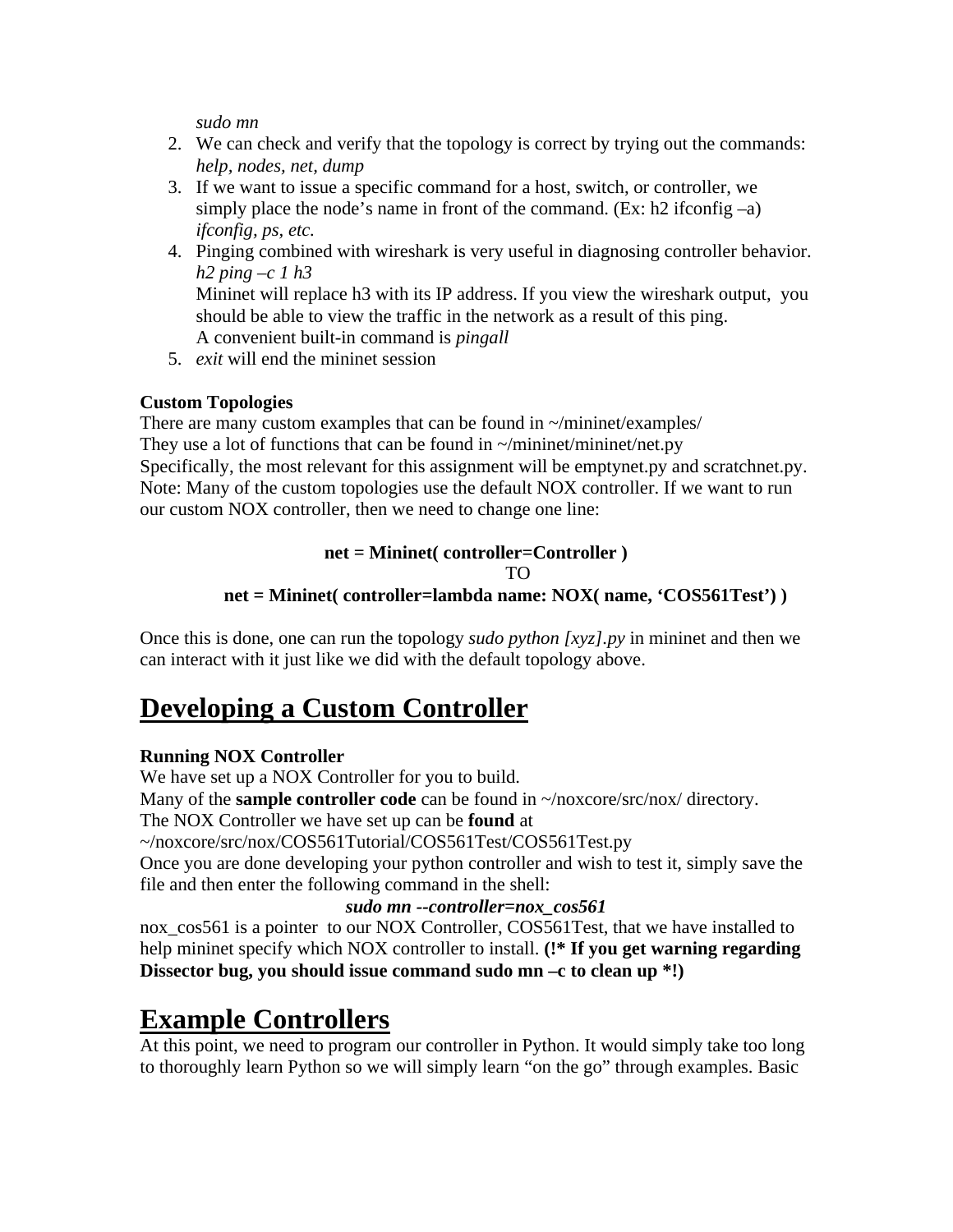controllers will only really require basic data structures for which the API can easily be found online here http://docs.python.org/tutorial/datastructures.html.

### **Basic NOX Controller**

~/noxcore/src/nox/coreapps/examples/pyloop.py

This is a very basic shell of a controller that does not perform any forwarding at this point. What it does is illustrate how one would be able to install desired event handlers. If we wish to have the controller react to packet\_in events, then we would install an event handle in the install function.

### **Hub NOX Controller**

~/noxcore/src/nox/coreapps/tutorial/pytutorial.py

This controller implements a simple hub. The first item to notice is the install function. This controller has installed an event handler for packet\_in. Whenever a packet arrives at a switch that does not match any rules, it is sent to the controller. Currently, packets that arrive at the controller are forwarded to everyone except the port from which it came from. (Note: This is also the same controller that is currently in COS561Test.py.)

### **Simple Learning NOX Controller**

We now leave it for you to implement the learning switch by building off of the hub from above. The algorithm is very simple:

- 1. We look at the incoming port number and MAC source of the incoming packet and store it in a data structure (We currently use the Python map). If a packet arrives with destination to this MAC, then we know what port to forward this packet to.
- 2. If we have an entry in our data structure for the MAC destination of the packet, then we know exactly which port to forward it.
- 3. Otherwise, we will flood this packet on all ports except for the port from which the packet came in.

# **Hints**

There is not a great nox API around so there are several files that we will need to look into in order to find the appropriate function declarations that we will need to use. Included in this list of hints are other Python functions that you may find useful. This list should cover all the basic functionality that will be necessary to complete the assignment.

### **1. References**

There are several useful files to take a look at since NOX is not very well documented **~/noxcore/src/nox/lib/core.py**

Contains most of the higher level functions (sending packets, installing flows, etc)

### **~/noxcore/src/nox/packet/packet\_utils.py**

- **~/noxcore/src/nox/packet/ethernet.py**
- **~/noxcore/src/nox/packet/ipv4.py**
- **~/noxcore/src/nox/packet/packet\_base.py**

Contains some convenient functions for packet header analysis/parsing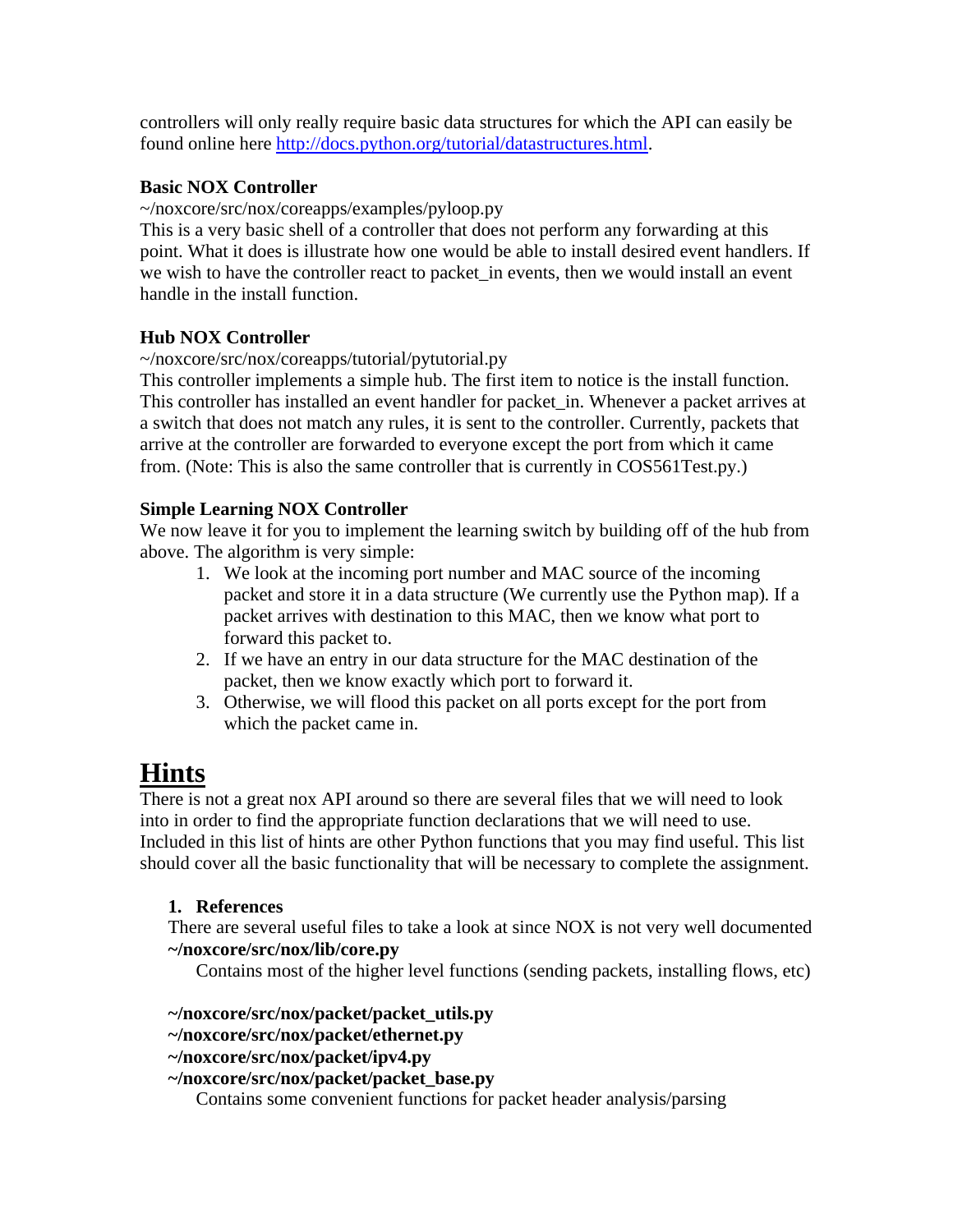### **~/noxcore/src/include/openflow/openflow/openflow.h**

Contains many of the openflow variables that you may need to use

### **~/mininet/examples/**

### **~/mininet/mininet/**

Examples for custom topologies and their function definitions

#### 2. **Event Registration**

There are several event handlers that are important: **register for packet in(handler)** – no matching flow rules come to controller **register\_for\_datapath\_leave(handler)** – switch down **register\_for\_datapath\_join(handler)** – switch join **post\_callback(handler)** – custom event handler

### 3. **Python Dictionary**

The built-in Dictionary structure may be useful for keeping track of learned MACs. To init:  $self.myDictionary = \{\}$ To insert 3 item tuple with key i: self.myDictionary[i] =  $(x, y, z)$ Exists entry with key i: self.myDictionary.has\_key(i) Get  $2<sup>nd</sup>$  item in tuple with key i: self.myDictionary[i][2]

There is much more you can accomplish with Python by looking at simple examples online.

### 4. **Python Functions:**

Python functions are pretty straightforward (Notice how there is no type casting and function declaration ends with a colon):

### **def myFunction(arg1, arg2, arg3):**

### 5. **Packet Analysis**

You will notice that in your learn and forward function, we pass arguments *packet* and *packet.arr*. *packet* contains parsed header information that is easy to grab using functions found in the packet library. *packet.arr* is the actual buffer data that needs to be modified if you wish to send this buffer.

Hint: Take a look at the packet library posted above to find useful address functions such as mac to int, tostring $($ ), ipstr to int etc.

### 6. **Printing Controller Information**

In contrast to using the typical print statements, it is much more useful to print to a log. You will find it useful to declare the following at the top of your file:

### **logger = logging.getLogger('nox.COS561Tutorial.COS561Test.COS561Test') logger.info('XYZ')**